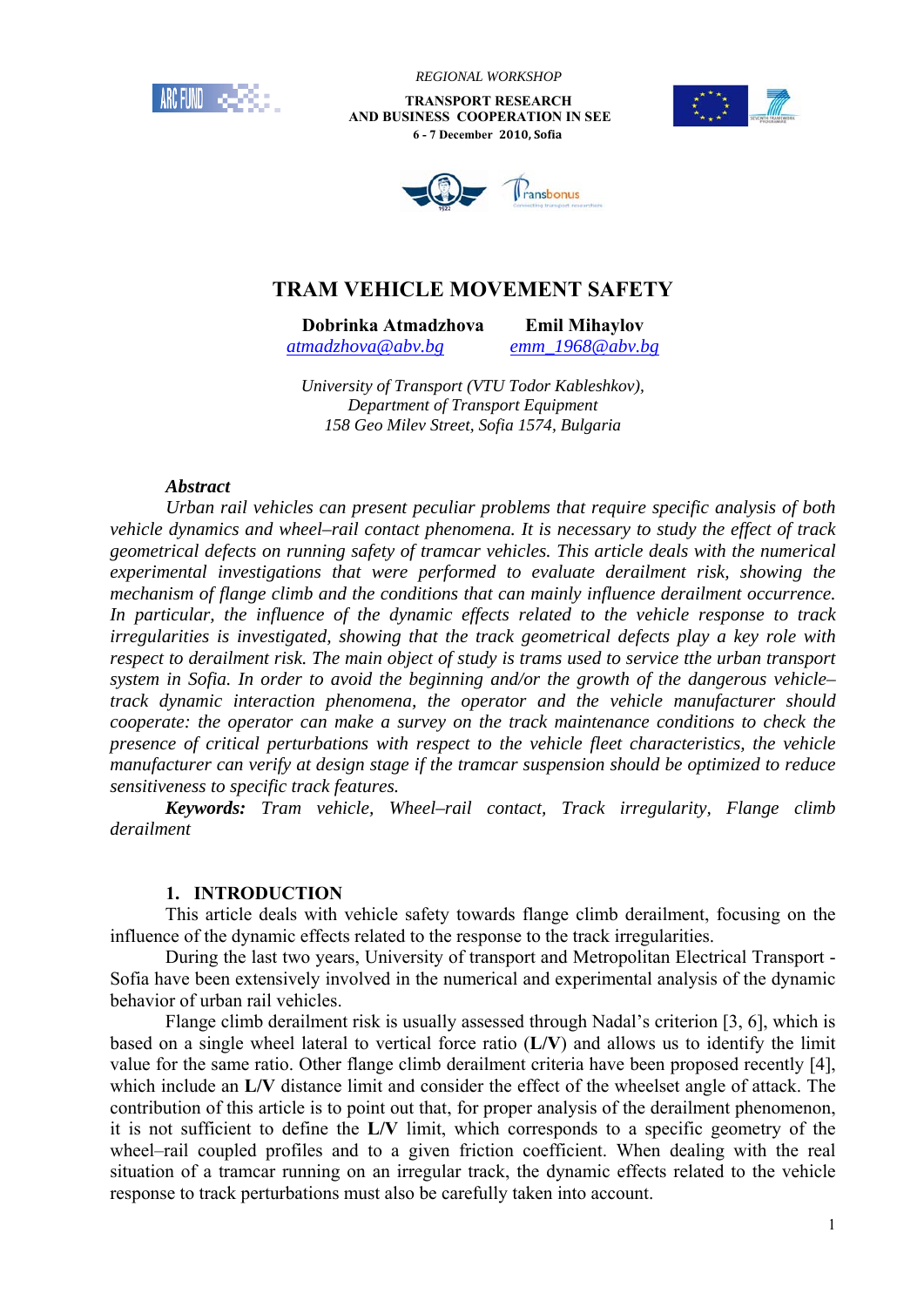In order to investigate this topic, after showing the characteristics and capabilities of the developed urban vehicle numerical simulator, the results of a parametric analysis on the influence of track geometrical defects on flange climb derailment are presented. Reference is made to a vehicle operated in the BG, which has been both extensively tested and numerically simulated.

#### **2. Vehicle model**

All the analyses presented in this article are performed by means of a non-linear mathematical model that includes a full schematization of the vehicle and an accurate description of the contact forces [1].

The mathematical model of the vehicle is based on a multi-body, large-displacement schematization, where kinematic non-linearities are fully accounted for. It allows us to analyse the non-stationary behavior of a tramcar, running in a tangent and curved track, with a variable speed. Combined longitudinal, lateral, and vertical vehicle motion is considered.

With the aim of reproducing the most common configurations of modern vehicles, the numerical model has been designed to allow various combinations of basic modules. The different modules can be linked, one to the other, by means of kinematic constraints and/or elastic elements, reproducing the actual connections between carbodies.

In order to fit the different structural arrangements adopted for bogies (especially articulated bogie frames) and wheelsets (e.g. elastic wheels), a model superposition approach is adopted: the equations of motion are written in terms of the generalized coordinates, corresponding to the rigid and flexible natural modes of each module component (carbody, bogie, and wheelset), considered free from any mutual/global constraint. The single components are then coupled by means of elastic and damping elements, reproducing the primary and secondary suspensions.

The equations of motion of the complete vehicle [1] are obtained applying Lagrange's equations. The final expression of these equations can be written in the following matrix form:

## $M(x)\ddot{x} + C\dot{x} + Kx = Q(x, \dot{x}, t)$

# (1)  $Q = Q_m + Q_c + Q_{nl} + Q_{ct}$

where **x** is the vector containing the whole model independent variables; **M**, **C**, and **K** are the mass, damping, and stiffness matrices of the whole tramcar model; vector **Q** contains the generalized forces associated with the non-linear terms related to the vehicle's inertia  $Q_m$ , the connections between carbodies **Qc**, the effects of non-linear elastic elements (e.g. bumpstops) **Q<sub>nl</sub>**, and the non-linear wheel–rail contact forces **Q**<sub>cf</sub>, which also account for track irregularity excitation.

In this article, reference is made to a particular urban rail vehicle – tramcar **type** T8M 700 IT (figure 1) which is composed of three carbodies and four bogies. The two bogies (figure 2) at the extremities are traditional ones, with motorized solid axles, and two bogies (figure 3) at the extremities in body "C" are traditional ones, solid axles.

With this design choice, the vehicle becomes partially low-floor.



Figure 1. The urban rail vehicle.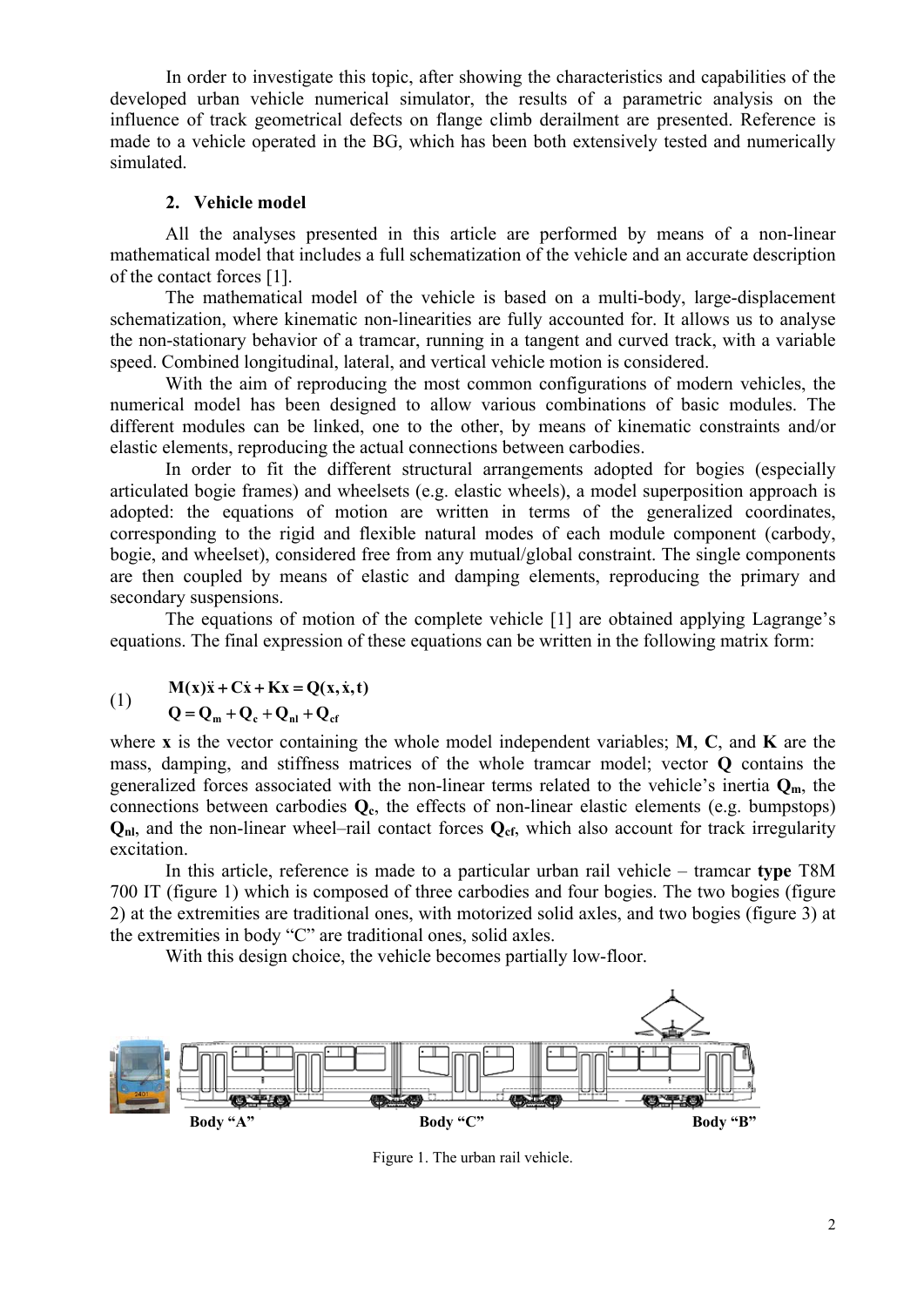

Figure 2. The bogie with motorized solid axles in urban rail vehicle.  $(a - the logic; b - the firstly suspension; c - the secondary suspension)$ 



Figure 3. The bogie at the extremities in body "C" urban rail vehicle.

#### **3. WHEEL–RAIL CONTACT MODEL**

The contact model adopted for the calculation of the forces acting at the wheel–rail interface is suitable for reproducing the contact phenomena, which are typical of tramcar operation. In particular, it is designed to account for the out-of-plane contacts, which occur as a consequence of the not negligible angles of attack in lowradius curves; as well as for the presence of multiple contact patches on the tread and the flange [2, 5, 9].

The normal forces are evaluated through a multi-Hertzian model [7], whereas Shen-Edrick- Elkins formulation [8] is used to calculate the forces acting in the tangential plane.

When dealing with sharp curves, the longitudinal position of the flange contact point on the guiding wheel can move forward or backward, with respect to the wheel's centre, depending on the wheel–rail angle of attack (figure 4). If a forward shift occurs, as a consequence of the resulting downward speed component, an uplift creep force arises. This force may be responsible for flange climb, especially if combined with severe track irregularity conditions.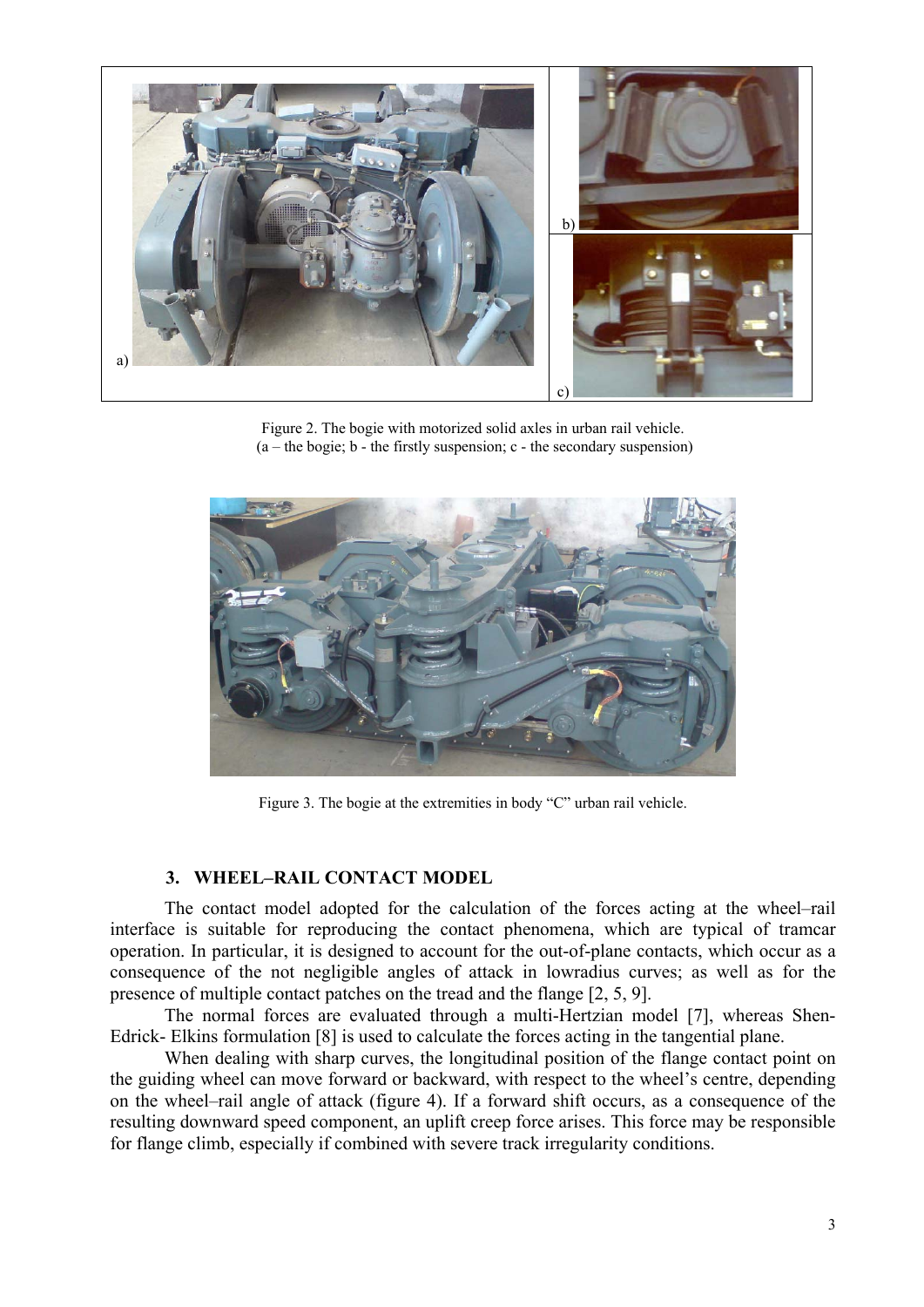

Figure 4. Effect of the longitudinal position of the flange contact point.

#### **4. EXPERIMENTAL VALIDATION**

 For the considered vehicle, several experimental data were collected during measurements carried out in both real operation and particularly severe conditions, on a test track. The test track consists of a railway test section ∼ **400 m** long, which includes the central portion, a right curve (**800 m** radius). At the curve's mid-length, the track presents an artificial defect, which consists of a local in-phase alignment and a cross-level perturbation, **10 m** long, with maximum amplitude of **45 mm** and **25 mrad**, respectively (figure 5).



Figure 5. Test-track artificial defect. Measured track geometry: alignment and cross-level.

The test runs were also simulated through the numerical model presented in sections 2 and 3: measured data were considered for test-track geometry, wheel and rail profiles (maximum flange contact angle  $\gamma_{\text{max}} = 73^{\circ}$ ) and friction coefficient ( $\mu = 0.5$ ).



Figure 6. Numerical–experimental comparison: contact forces on the two wheels of the fourth axle.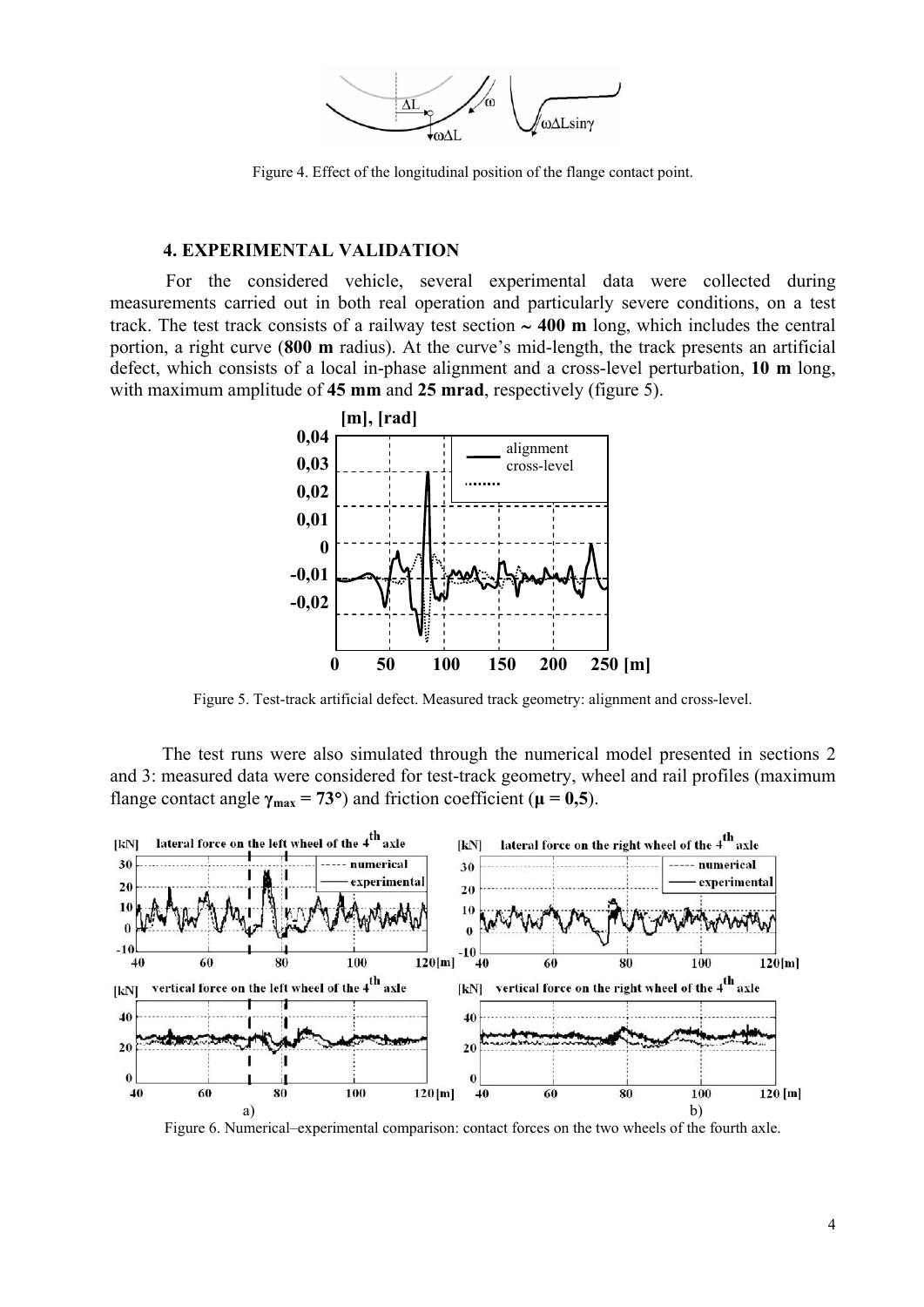Figures 6 and 7 show an example of numerical–experimental comparison: they refer to the lateral and vertical forces acting on the two wheels of the fourth axle and to the carbodybogie relative motion, when the vehicle crosses the track perturbation at **35 km/h** (figure 7(a)). The position of the perturbation is indicated in figure 6(a) by the band between the two vertical dashed lines. As it can be observed, the numerical simulation is in very good agreement with the experimental data. In particular, the numerical model accurately reproduces the peak in the left wheel lateral contact force (figure  $6(a)$ ).

Flange climb derailment risk is usually assessed through Nadal's criterion, which allows us to identify the limit value of the lateral to vertical force ratio **L/V**, as a function of the friction coefficient **μ** at the wheel–rail interface and of the flange maximum contact angle **γmax**:

$$
(2) \qquad \left(\frac{L}{V}\right)_{\lim} = \frac{\tan \gamma_{\max} - \mu}{1 + \mu \tan \gamma_{\max}}
$$

The formula above is based on the following hypotheses:

- presence of a single-contact point on the flange;
- longitudinal creep force negligible (rigorous for independently rotating wheels with no driving/braking torque applied);
- transversal creep force in saturation.

Given the importance of Nadal's criterion in derailment analysis, the capability of the numerical model to correctly reproduce the measured **L/V** ratio is essential. Figure 7(b) shows the comparison between the numerical and experimental time histories of the **L/V** ratio. In this case, a very good agreement between numerical results and experimental data can also be observed.



Figure 7. Numerical–experimental comparison: (a) carbody–bogie relative motion; (b) **L/V** ratio on the left (outer) wheel of the fourth axle.

#### **5. DERAILMENT SIMULATION**

The derailment was not reached during test-track experimental runs for evident safety reasons.

Nevertheless, once validated, the numerical model can be valuably adopted for virtual simulation of the derailment event. To this end, numerical simulations were performed in different operating conditions, considering the real track irregularity.

As an example, the numerical results relevant to a **350 m**-radius left curve, with **0,15m** superelevation, negotiated at **74 km/h**: these results refer to the central bogies. Measured irregularity data were given as input to the simulations.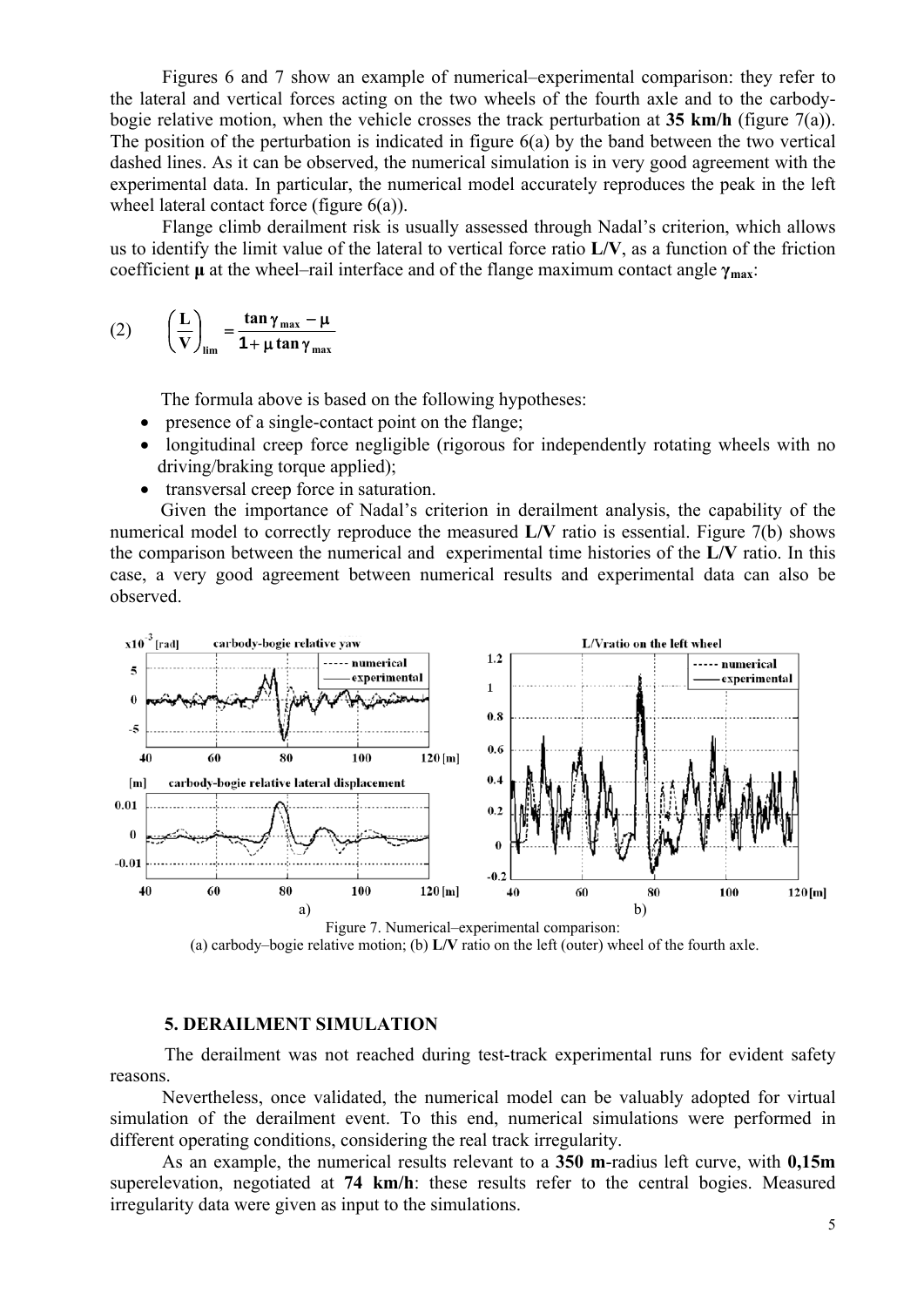Making a zoom on the last second of simulation (figure 8), it can be noticed that contact on the tread is lost for the first time around **6,4 s**, but then the wheel falls again on the rail. On the contrary, the second loss of contact on the tread, at **7 s**, leads to the derailment.



Figure 8. Derailment simulation,  $V = 74$  km/h,  $R = 350$  m, and super-elevation  $h = 0.15$  m: zoom of the normal contact forces –  $\mathbf{F}_N$ , and contact angle on the front outer wheel - **tany**.

It is interesting to look at figure 8 together with the time history of the contact angle. Owing to the specific geometrical characteristics of the coupled profiles, as soon as the flange contact appears (1.5 s), the maximum contact angle ( $\gamma_{\text{max}} = 63^{\circ}$ ) is reached and remains constant during all the curve, until the derailment occurs (**7 s**). At this time, the contact angle suddenly decreases, as the wheel is climbing on the rail.

Considering the time history of the **L/V** ratio on the outer wheel (figure 9), whenever the tread contact is lost (**6.4** and **7 s**), Nadal's limit is reached, showing that, as expected, this criterion is definitely appropriate for detection of danger. Whether this danger corresponds or not to the actual flange climb (depending on the vehicle dynamic response to track excitation), it is not that important, as safe operation requires proper margin on the **L/V** ratio. In conclusion, Nadal's criterion can be considered as an efficient practical tool to assess the derailment risk in case of independently rotating wheels.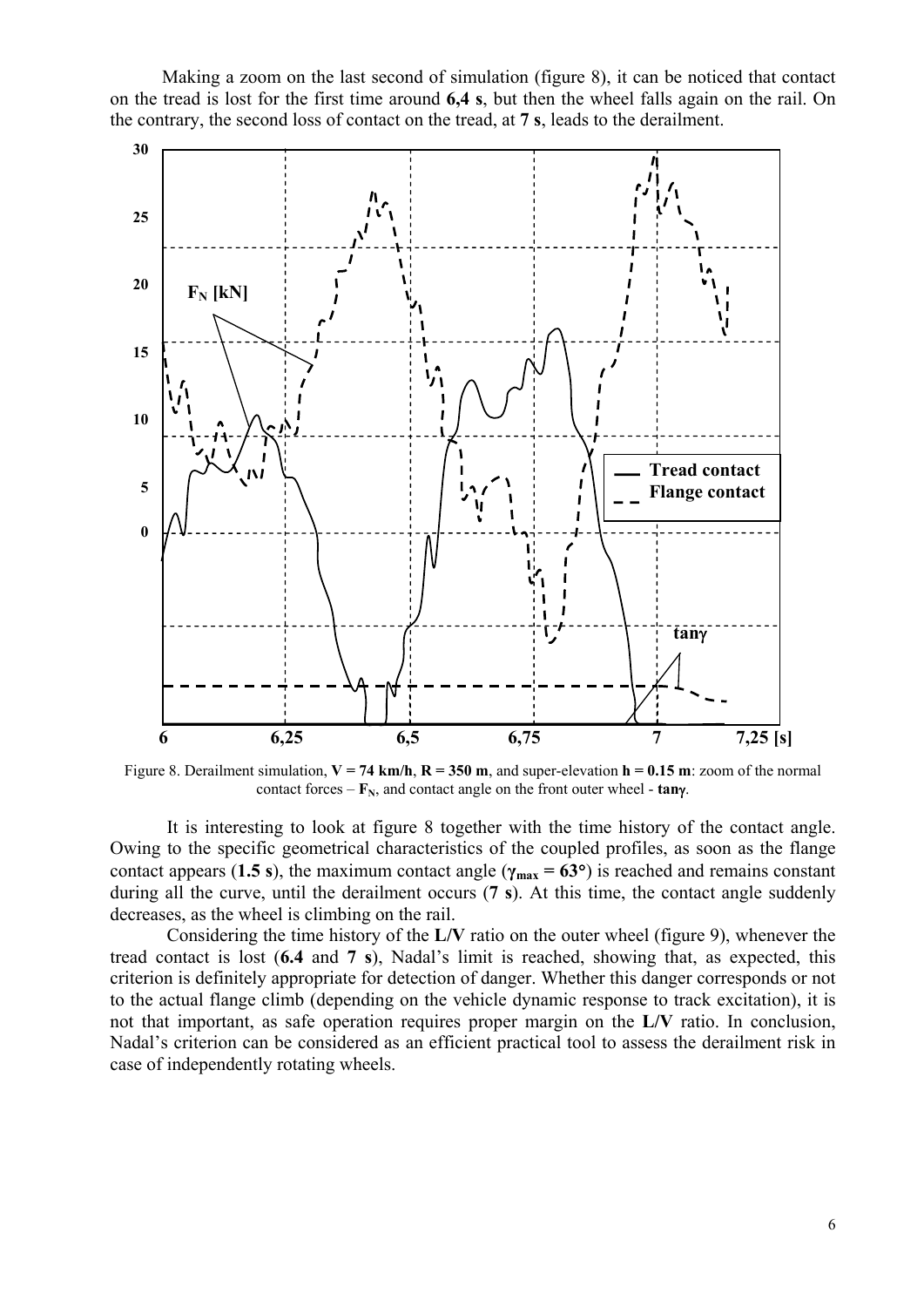

Figure 9. Derailment simulation,  $V = 74$  km/h,  $R = 350$  m, and super-elevation  $h = 0.15$  m:  $L/V$  ratio on the front outer wheel.

#### **6. INFLUENCE OF TRACK IRREGULARITY ON DERAILMENT RISK**

The example of derailment simulation shownin section 6 clearly shows that the dynamic effects related to track irregularities excitation are of fundamental importance for the derailment phenomenon. This is the reason it has been decided to perform a parametric analysis on the influence of track geometrical defects. Considering the vehicle under study, various simulations were performed, assuming different track irregularity input and vehicle speeds. A number of sample track perturbations were generated, by varying the following parameters: cyclic or local defects, various amplitudes, and various wavelengths.

The simulations were performed both in curve (the reference curve has **300 m** radius and **50 mm** superelevation) and tangent track: in the first case, the highest speed considered was **55 km/h** (which is the maximum allowable speed for the considered curve), while in the second case, the speed was varied in the range of **40–90 km/h**. In all the simulations, fixed friction coefficient ( $\mu = 0.5$ ) and wheel–rail profiles (maximum flange contact angle  $\gamma = 73^{\circ}$ ) were assumed.

First of all, a local alignment perturbation with fixed length (**10 m**) and variable amplitude (Table 1) was considered. Figure 10 summarizes the results of the performed simulations in curve: it represents the vehicle response, in terms of the maximum **L/V** ratio calculated on the fourth axle, as a function of speed. As it can be observed, the maximum **L/V** ratio increases with the increasing speeds. For the bigger amplitude (level three) and the highest speed (**55 km/h**), the maximum **L/V** reaches Nadal's limit, for the considered wheel profile and friction coefficient, and derailment is achieved in the corresponding simulation.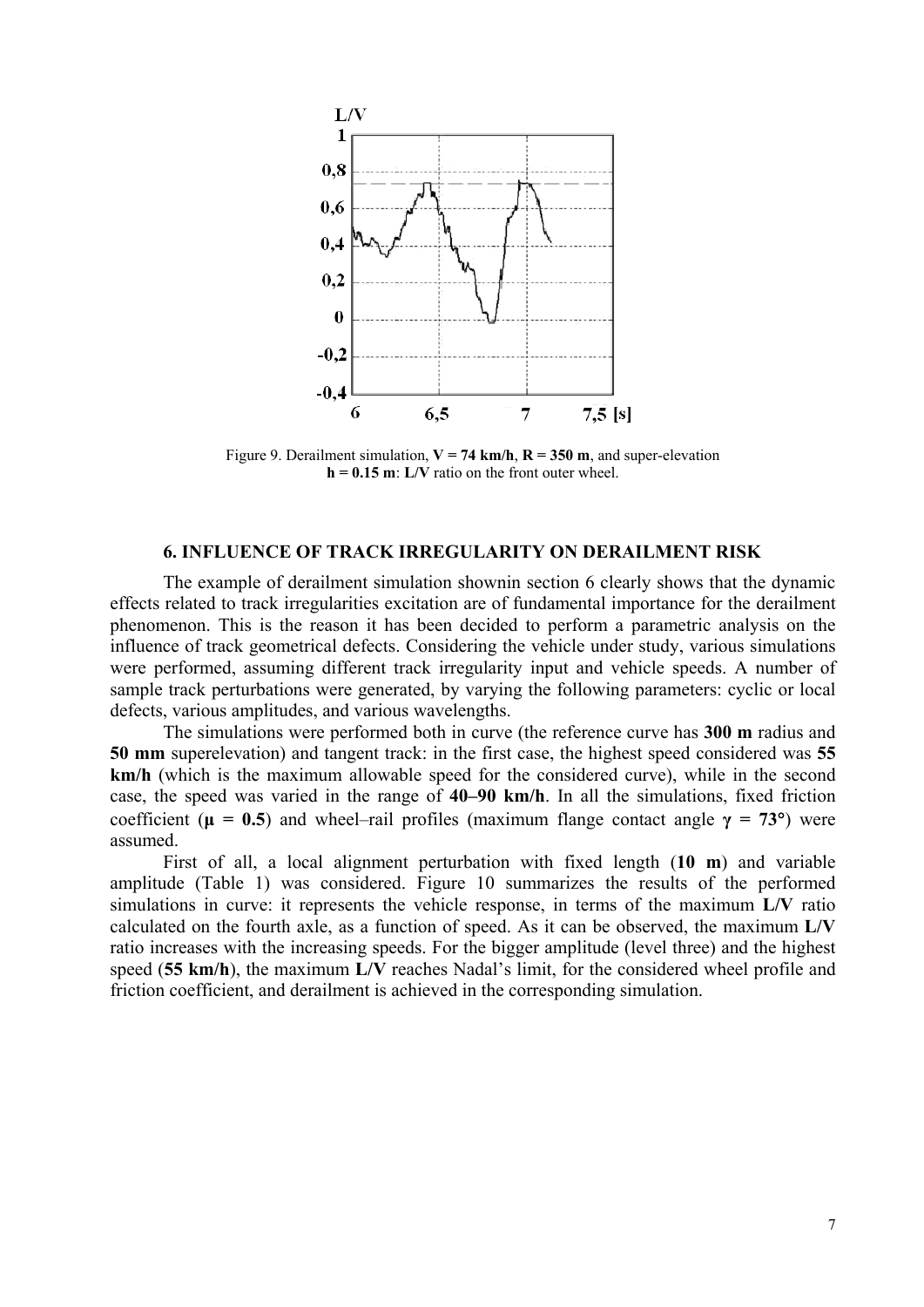

Figure 10. Vehicle response to local alignment perturbation in curve: maximum **L/V** ratio on the fourth axle as a function of speed (defect amplitudes according to table 1).

Table 1. Considered defect amplitudes for both local and cyclic alignment perturbations.

| Levels  | Alignment defect amplitude |
|---------|----------------------------|
| Level 1 | $16 \text{ mm}$            |
| Level 2 | $22 \text{ mm}$            |
| Level 3 | $32 \text{ mm}$            |

The situation of a single local perturbation is not always the most realistic one. In fact, high geometrical defects with almost-cyclic pattern can often be observed on urban tracks. Typically, cyclic irregularities may arise because of some particular evolution of the track geometry, especially as a consequence of vehicle-infrastructure dynamic interaction.



Fig. 11. Vehicle response to cyclic alignment perturbation in curve: maximum **L/V** ratio on the fourth axle as a function of speed (defect amplitudes according to table 1).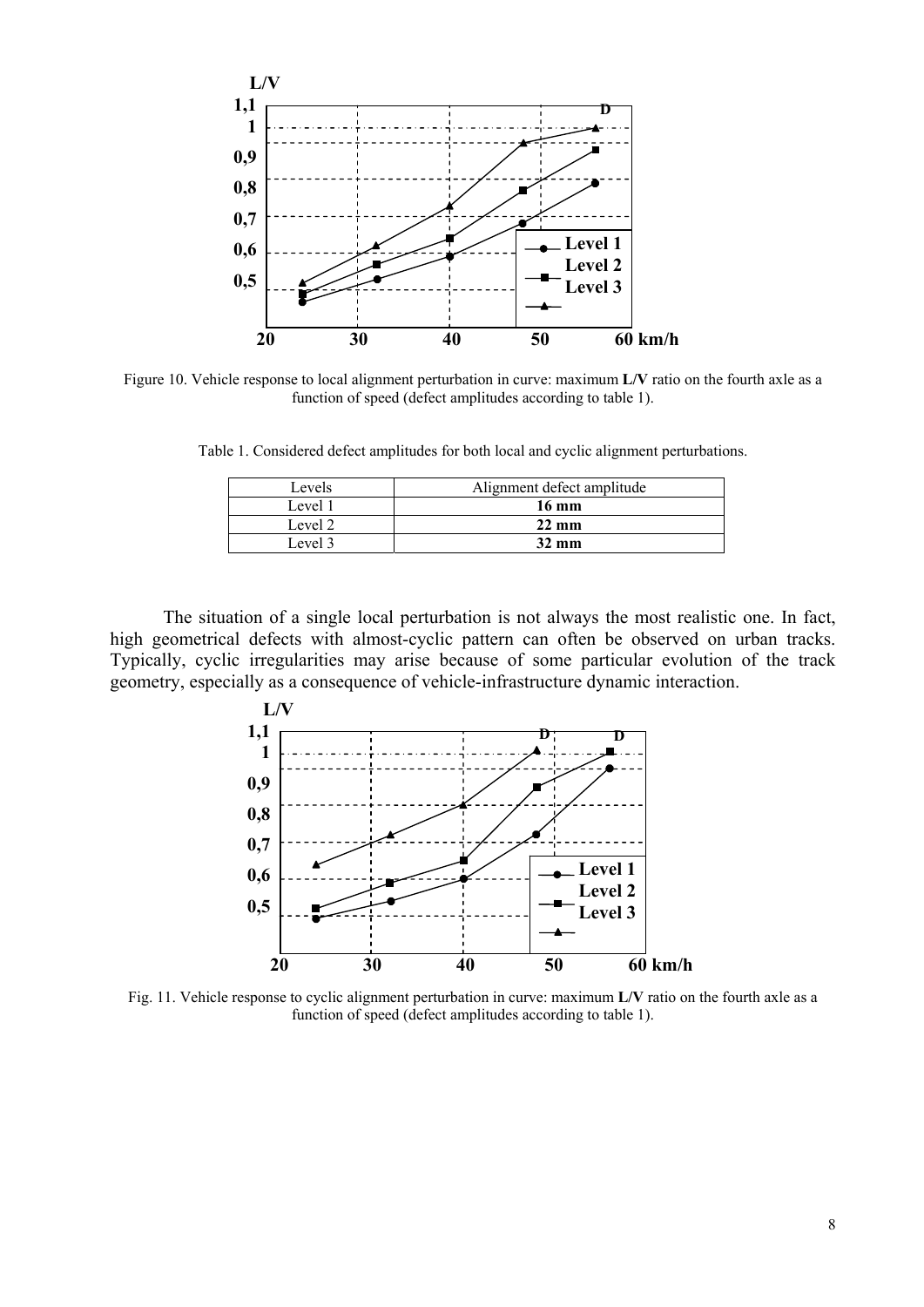

Figure 12. Comparison between the vehicle response in curve to a local or cyclic perturbation: maximum **L/V** ratio on the fourth axle as a function of speed (for level 1, table 1).

For this reason, the next stepwas to consider a cyclic alignment perturbation, with the same amplitudes considered for the local one and with fixed wavelength (**10 m**). Looking at figure 11, it can be observed that, also in this case, the maximum **L/V** increases with speed. However, with respect to the local defect, in this case, the derailment condition is reached not only for level three amplitude (at a lower speed) but also for level two amplitude, at **55 km/h**. A comparison between the vehicle response in a curve to a local or cyclic perturbation is shown in figure 12 (for level one amplitude): it is clearly visible that the rate of growth in the maximum calculated **L/V** ratio is higher for the cyclic perturbation, which therefore appears to be more severe.

In order to understand the reason why the cyclic perturbation is more severe than the local defect with the same amplitude, it is interesting to analyze the results of the numerical simulations for the vehicle running in a tangent track, on cyclic alignment perturbations with different wavelengths (figure 13). In fact, in case of the tangent track, higher speed tests can be simulated. It can be observed that the maximum **L/V** increases with speed and then decreases again. The higher the wavelength, the higher is the vehicle speed, which corresponds to the **L/V** peak. This is obviously related to a resonance phenomenon: the performed simulations showed that the maximum dynamic amplification of the wheel–rail lateral contact force is reached when the excitation frequency associated with the track perturbation wavelength and with the vehicle speed is equal to the bogie yaw eigenfrequency.



Figure 13. Vehicle response to cyclic alignment perturbation in a tangent track: maximum **L/V** ratio on the fourth axle as a function of speed (three different perturbation wavelengths and three different perturbation lengths).